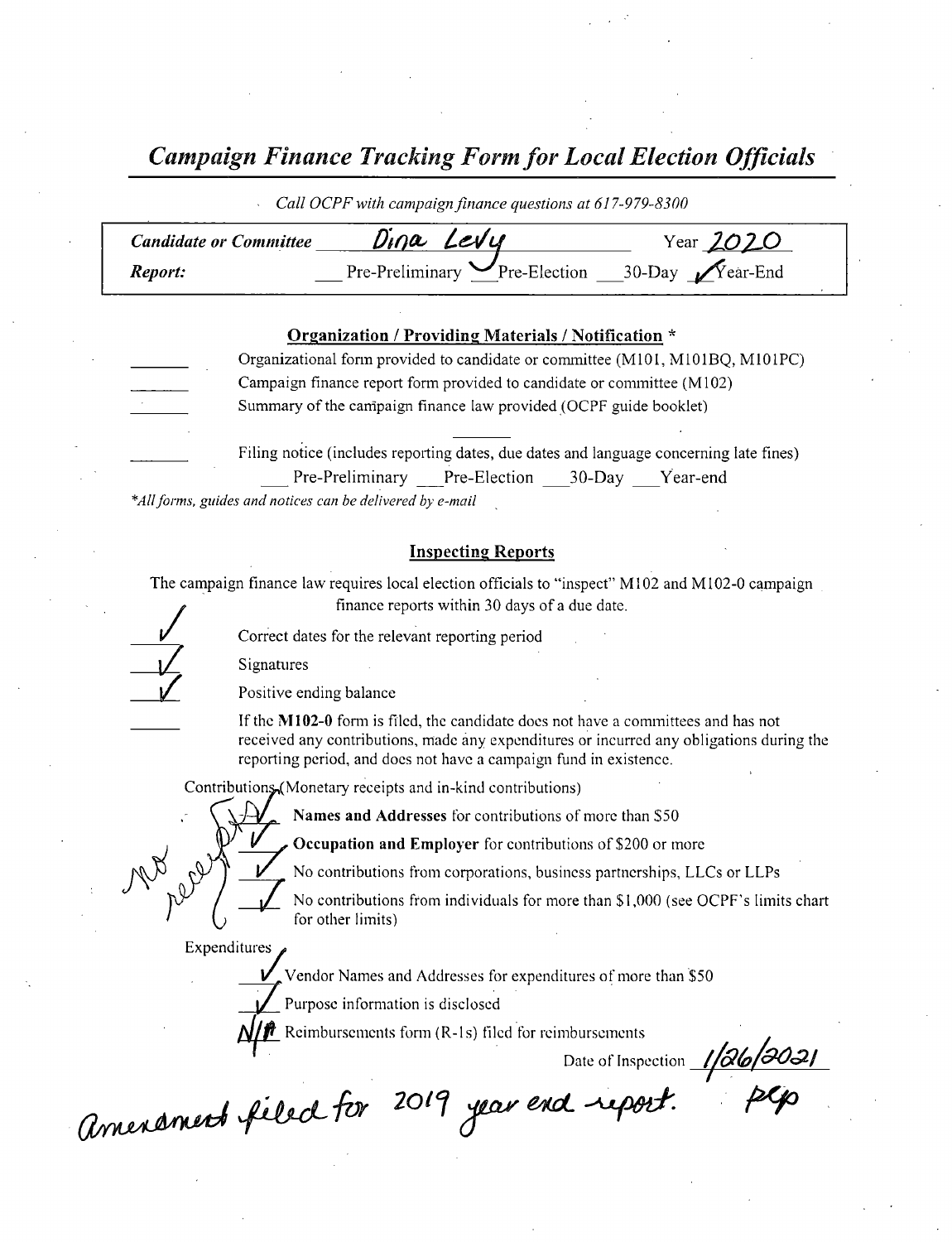| Commonwealth                           |                                                                                                                                                                                                                                                                                                                                                                                                                                                                                                                                                                                                        | Form CPF M 102A: Amendment to Campaign Finance Report<br><b>Municipal Form</b><br>Office of Campaign and Political Finance. | E<br>2021<br>$JAN$ 18            |  |
|----------------------------------------|--------------------------------------------------------------------------------------------------------------------------------------------------------------------------------------------------------------------------------------------------------------------------------------------------------------------------------------------------------------------------------------------------------------------------------------------------------------------------------------------------------------------------------------------------------------------------------------------------------|-----------------------------------------------------------------------------------------------------------------------------|----------------------------------|--|
| of Massachusetts                       | File with: City or Town Clerk or Election Commission                                                                                                                                                                                                                                                                                                                                                                                                                                                                                                                                                   |                                                                                                                             | <b>EFIKS OFFICE</b>              |  |
|                                        | Reporting Period:                                                                                                                                                                                                                                                                                                                                                                                                                                                                                                                                                                                      | Beginning Date: 07/19/2019                                                                                                  | 12/31/2019<br>Ending Date:       |  |
| <b>Report Being Amended:</b>           | 2019<br>Year:                                                                                                                                                                                                                                                                                                                                                                                                                                                                                                                                                                                          |                                                                                                                             | dissolution                      |  |
| 8th day preceding preliminary          | 8th day preceding election                                                                                                                                                                                                                                                                                                                                                                                                                                                                                                                                                                             | 30 day after election                                                                                                       | $\sqrt{ }$ year-end report       |  |
| Levi, Dina                             |                                                                                                                                                                                                                                                                                                                                                                                                                                                                                                                                                                                                        | Commitee to Elect Dina Levi                                                                                                 |                                  |  |
|                                        | Candidate Full Name (if applicable)                                                                                                                                                                                                                                                                                                                                                                                                                                                                                                                                                                    | Esther Roth-Katz                                                                                                            | Committee Name                   |  |
| 88 High St. Florence, MA 01062         |                                                                                                                                                                                                                                                                                                                                                                                                                                                                                                                                                                                                        |                                                                                                                             | Name of Committee Treasurer      |  |
|                                        | <b>Residential Address</b><br>Northampton School Committee, Ward 5                                                                                                                                                                                                                                                                                                                                                                                                                                                                                                                                     | 21 Woodlawn Ave. Northampton, MA 01060                                                                                      |                                  |  |
|                                        | Office Sought and District                                                                                                                                                                                                                                                                                                                                                                                                                                                                                                                                                                             |                                                                                                                             | <b>Committee Mailing Address</b> |  |
| E-mail:                                |                                                                                                                                                                                                                                                                                                                                                                                                                                                                                                                                                                                                        | E-mail:                                                                                                                     |                                  |  |
| Phone # (optional):                    |                                                                                                                                                                                                                                                                                                                                                                                                                                                                                                                                                                                                        | Phone # (optional):                                                                                                         |                                  |  |
|                                        |                                                                                                                                                                                                                                                                                                                                                                                                                                                                                                                                                                                                        |                                                                                                                             |                                  |  |
|                                        |                                                                                                                                                                                                                                                                                                                                                                                                                                                                                                                                                                                                        | SUMMARY BALANCE INFORMATION:                                                                                                |                                  |  |
|                                        | Line 1: Ending Balance from previous report                                                                                                                                                                                                                                                                                                                                                                                                                                                                                                                                                            |                                                                                                                             | \$0                              |  |
|                                        | Line 2: Total receipts this period                                                                                                                                                                                                                                                                                                                                                                                                                                                                                                                                                                     |                                                                                                                             | \$3,587                          |  |
|                                        | Line 3: Subtotal                                                                                                                                                                                                                                                                                                                                                                                                                                                                                                                                                                                       |                                                                                                                             | \$3,587                          |  |
|                                        | Line 4: Total expenditures this period                                                                                                                                                                                                                                                                                                                                                                                                                                                                                                                                                                 |                                                                                                                             | \$2,403.24                       |  |
|                                        | Line 5: Ending Balance                                                                                                                                                                                                                                                                                                                                                                                                                                                                                                                                                                                 |                                                                                                                             | \$1183.76                        |  |
|                                        | Line 6: Total in-kind contributions this period                                                                                                                                                                                                                                                                                                                                                                                                                                                                                                                                                        |                                                                                                                             | \$0                              |  |
|                                        | Line 7: Total (all) outstanding liabilities                                                                                                                                                                                                                                                                                                                                                                                                                                                                                                                                                            |                                                                                                                             | \$0                              |  |
|                                        | Line 8: Name of bank(s) used: UMassFive College Credit Union                                                                                                                                                                                                                                                                                                                                                                                                                                                                                                                                           |                                                                                                                             |                                  |  |
|                                        | The original filing of the above-referenced campaign finance report is being amended for the following reason(s):                                                                                                                                                                                                                                                                                                                                                                                                                                                                                      |                                                                                                                             |                                  |  |
| expediture in 2019.                    | During 2019 we made the following errors in our reporting.<br>1) On 9/12/19 we spent \$45.16 at Collective Copies on campaign flyers, we accidently reported this expenditure as \$46.75.<br>2) On 9/21/19 we spent \$95.63 at Collective Copies on campaign flyers, we neglected to report this expenditure.<br>3) From September to December 2019 we spent \$22 a month on web hosting fees for a website at wix.com, we neglected to report this \$88<br>All of these errors resulted in \$182.04 in expenditures in 2019 that we didn't report. In 2019 we previously reported \$2,221.12 total in |                                                                                                                             |                                  |  |
|                                        | expenditures. The correct total is \$2,403.24 in expenditures in 2019.                                                                                                                                                                                                                                                                                                                                                                                                                                                                                                                                 |                                                                                                                             |                                  |  |
|                                        |                                                                                                                                                                                                                                                                                                                                                                                                                                                                                                                                                                                                        |                                                                                                                             |                                  |  |
|                                        |                                                                                                                                                                                                                                                                                                                                                                                                                                                                                                                                                                                                        |                                                                                                                             |                                  |  |
|                                        |                                                                                                                                                                                                                                                                                                                                                                                                                                                                                                                                                                                                        |                                                                                                                             |                                  |  |
|                                        |                                                                                                                                                                                                                                                                                                                                                                                                                                                                                                                                                                                                        |                                                                                                                             |                                  |  |
|                                        |                                                                                                                                                                                                                                                                                                                                                                                                                                                                                                                                                                                                        |                                                                                                                             |                                  |  |
| Signed under the penalties of perjury: |                                                                                                                                                                                                                                                                                                                                                                                                                                                                                                                                                                                                        |                                                                                                                             |                                  |  |
|                                        |                                                                                                                                                                                                                                                                                                                                                                                                                                                                                                                                                                                                        | Signed under the penalties of perjury:                                                                                      |                                  |  |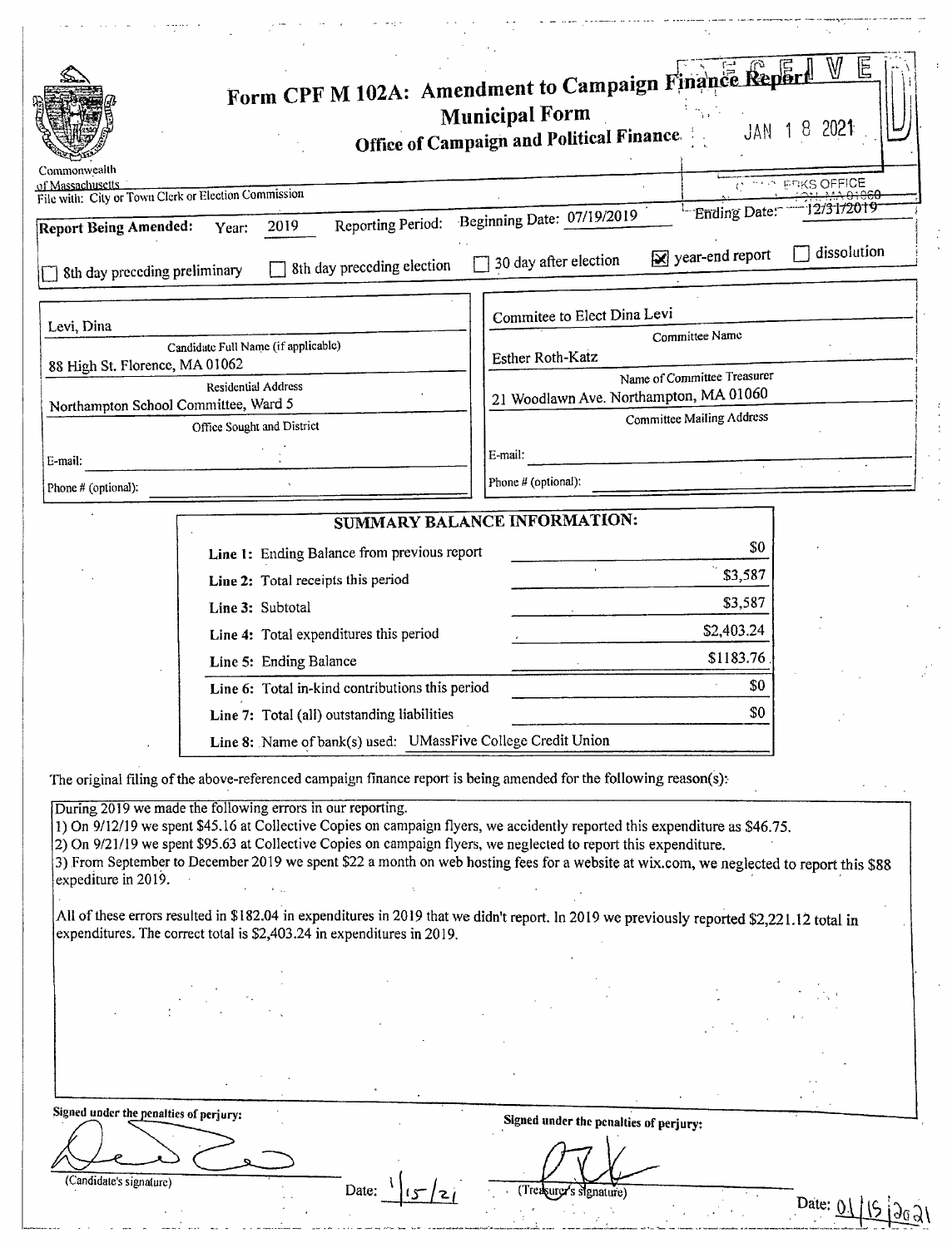| المنفرد الحبيسا والوجاد<br>the contract of the company and several company of the contract of the company and<br>, which is a constant of the continuous constant constant $\mathcal{L}_\mathbf{r}$ and $\mathcal{L}_\mathbf{r}$<br>Form CPF M 102: Campaign Finance Report<br>O<br><b>Municipal Form</b><br>Office of Campaign and Political Finance<br>ommonwealti<br>File with: City or Town Clerk or Election Commission<br>Ending Date: 12/31/2020<br>Beginning Date: 01/01/2020<br><sup>T</sup> ill in Reporting Period dates:<br>$\begin{tabular}{lcccccc} \multicolumn{2}{c }{\textbf{1} & \textbf{2} & \textbf{3} & \textbf{4} & \textbf{5} & \textbf{5} & \textbf{6} & \textbf{6} & \textbf{7} & \textbf{8} & \textbf{8} & \textbf{9} & \textbf{10} & \textbf{10} & \textbf{10} & \textbf{10} & \textbf{10} & \textbf{10} & \textbf{10} & \textbf{10} & \textbf{10} & \textbf{10} & \textbf{10} & \textbf{10} & \textbf{10} & \textbf{10} & \textbf{$<br>Type of Report: (Check one)<br>8th day preceding preliminary $\Box$ 8th day preceding election $\Box$ 30 day after election $\Box$ year-end report $\Box$ dissolution<br>Committee to Elect Dina Levi<br>Levi, Dina<br>Candidate Full Name (if applicable)<br>Committee Name<br>Esther Roth-Katz<br>Northampton School Committee, Ward 5<br>Office Sought and District<br>Name of Committee Treasurer<br>21 Woodlawn Avenue, Northampton MA, 01060<br>Committee Mailing Address<br>Residential Address<br>electdinalevi@gmail.com<br>dinarlevi@gmail.com<br>_________<br>Phone # (optional)<br>Phone # (optional)<br>SUMMARY BALANCE INFORMATION:<br>\$1183.76<br>Line 1: Ending Balance from previous report<br><b>Line 2:</b> Total receipts this period (page 3, line 11)<br>\$1183.76<br>Line 3: Subtotal (line 1 plus line 2)<br>\$276.33<br><b>Line 4:</b> Total expenditures this period (page 5, line 14)<br><b>Line 5:</b> Ending Balance (line 3 minus line 4)<br>\$907,43<br>_______________________<br>Line 6: Total in-kind contributions this period (page 6)<br>Line 7: Total (all) outstanding liabilities (page 7)<br>————————————————————<br><b>Line 8:</b> Name of $bank(s)$ used: $UMassFive College Federal Credit Union$<br>Extrigation of Community Freedom Community Free Satisfact Schedules and it is, to the best of my knowledge and belief, a true and complete statement of all campaign finance<br>activity, including all contributions, loans, rec<br>Signed under the penalties of perjury:<br>Date: $\alpha\sqrt{15/a}$<br>$\leftarrow$ (Treasurer's signature)<br>Candidate with Committee<br>Date: $\frac{1}{5}$ $\frac{5}{1}$<br>Signed under the penalties of perjury: (Candidate's signature)<br>campaign finance activity of all persons acting under the authority or on behalf of this candidate in accordance with the requirements of M.G.L. c. 55.<br>Canalusty transactor community.<br><b>Candidate without Committee</b> |                                                                                                                                                                                                                                |  |  |  |
|----------------------------------------------------------------------------------------------------------------------------------------------------------------------------------------------------------------------------------------------------------------------------------------------------------------------------------------------------------------------------------------------------------------------------------------------------------------------------------------------------------------------------------------------------------------------------------------------------------------------------------------------------------------------------------------------------------------------------------------------------------------------------------------------------------------------------------------------------------------------------------------------------------------------------------------------------------------------------------------------------------------------------------------------------------------------------------------------------------------------------------------------------------------------------------------------------------------------------------------------------------------------------------------------------------------------------------------------------------------------------------------------------------------------------------------------------------------------------------------------------------------------------------------------------------------------------------------------------------------------------------------------------------------------------------------------------------------------------------------------------------------------------------------------------------------------------------------------------------------------------------------------------------------------------------------------------------------------------------------------------------------------------------------------------------------------------------------------------------------------------------------------------------------------------------------------------------------------------------------------------------------------------------------------------------------------------------------------------------------------------------------------------------------------------------------------------------------------------------------------------------------------------------------------------------------------------------------------------------------------------------------------------------------------------------------------------------------------------------------------------------------------------------------------------------------------------------------------------------------------------------------------------------------------------------------------|--------------------------------------------------------------------------------------------------------------------------------------------------------------------------------------------------------------------------------|--|--|--|
|                                                                                                                                                                                                                                                                                                                                                                                                                                                                                                                                                                                                                                                                                                                                                                                                                                                                                                                                                                                                                                                                                                                                                                                                                                                                                                                                                                                                                                                                                                                                                                                                                                                                                                                                                                                                                                                                                                                                                                                                                                                                                                                                                                                                                                                                                                                                                                                                                                                                                                                                                                                                                                                                                                                                                                                                                                                                                                                                              |                                                                                                                                                                                                                                |  |  |  |
|                                                                                                                                                                                                                                                                                                                                                                                                                                                                                                                                                                                                                                                                                                                                                                                                                                                                                                                                                                                                                                                                                                                                                                                                                                                                                                                                                                                                                                                                                                                                                                                                                                                                                                                                                                                                                                                                                                                                                                                                                                                                                                                                                                                                                                                                                                                                                                                                                                                                                                                                                                                                                                                                                                                                                                                                                                                                                                                                              |                                                                                                                                                                                                                                |  |  |  |
|                                                                                                                                                                                                                                                                                                                                                                                                                                                                                                                                                                                                                                                                                                                                                                                                                                                                                                                                                                                                                                                                                                                                                                                                                                                                                                                                                                                                                                                                                                                                                                                                                                                                                                                                                                                                                                                                                                                                                                                                                                                                                                                                                                                                                                                                                                                                                                                                                                                                                                                                                                                                                                                                                                                                                                                                                                                                                                                                              |                                                                                                                                                                                                                                |  |  |  |
|                                                                                                                                                                                                                                                                                                                                                                                                                                                                                                                                                                                                                                                                                                                                                                                                                                                                                                                                                                                                                                                                                                                                                                                                                                                                                                                                                                                                                                                                                                                                                                                                                                                                                                                                                                                                                                                                                                                                                                                                                                                                                                                                                                                                                                                                                                                                                                                                                                                                                                                                                                                                                                                                                                                                                                                                                                                                                                                                              |                                                                                                                                                                                                                                |  |  |  |
|                                                                                                                                                                                                                                                                                                                                                                                                                                                                                                                                                                                                                                                                                                                                                                                                                                                                                                                                                                                                                                                                                                                                                                                                                                                                                                                                                                                                                                                                                                                                                                                                                                                                                                                                                                                                                                                                                                                                                                                                                                                                                                                                                                                                                                                                                                                                                                                                                                                                                                                                                                                                                                                                                                                                                                                                                                                                                                                                              |                                                                                                                                                                                                                                |  |  |  |
|                                                                                                                                                                                                                                                                                                                                                                                                                                                                                                                                                                                                                                                                                                                                                                                                                                                                                                                                                                                                                                                                                                                                                                                                                                                                                                                                                                                                                                                                                                                                                                                                                                                                                                                                                                                                                                                                                                                                                                                                                                                                                                                                                                                                                                                                                                                                                                                                                                                                                                                                                                                                                                                                                                                                                                                                                                                                                                                                              |                                                                                                                                                                                                                                |  |  |  |
|                                                                                                                                                                                                                                                                                                                                                                                                                                                                                                                                                                                                                                                                                                                                                                                                                                                                                                                                                                                                                                                                                                                                                                                                                                                                                                                                                                                                                                                                                                                                                                                                                                                                                                                                                                                                                                                                                                                                                                                                                                                                                                                                                                                                                                                                                                                                                                                                                                                                                                                                                                                                                                                                                                                                                                                                                                                                                                                                              |                                                                                                                                                                                                                                |  |  |  |
|                                                                                                                                                                                                                                                                                                                                                                                                                                                                                                                                                                                                                                                                                                                                                                                                                                                                                                                                                                                                                                                                                                                                                                                                                                                                                                                                                                                                                                                                                                                                                                                                                                                                                                                                                                                                                                                                                                                                                                                                                                                                                                                                                                                                                                                                                                                                                                                                                                                                                                                                                                                                                                                                                                                                                                                                                                                                                                                                              |                                                                                                                                                                                                                                |  |  |  |
|                                                                                                                                                                                                                                                                                                                                                                                                                                                                                                                                                                                                                                                                                                                                                                                                                                                                                                                                                                                                                                                                                                                                                                                                                                                                                                                                                                                                                                                                                                                                                                                                                                                                                                                                                                                                                                                                                                                                                                                                                                                                                                                                                                                                                                                                                                                                                                                                                                                                                                                                                                                                                                                                                                                                                                                                                                                                                                                                              |                                                                                                                                                                                                                                |  |  |  |
|                                                                                                                                                                                                                                                                                                                                                                                                                                                                                                                                                                                                                                                                                                                                                                                                                                                                                                                                                                                                                                                                                                                                                                                                                                                                                                                                                                                                                                                                                                                                                                                                                                                                                                                                                                                                                                                                                                                                                                                                                                                                                                                                                                                                                                                                                                                                                                                                                                                                                                                                                                                                                                                                                                                                                                                                                                                                                                                                              |                                                                                                                                                                                                                                |  |  |  |
|                                                                                                                                                                                                                                                                                                                                                                                                                                                                                                                                                                                                                                                                                                                                                                                                                                                                                                                                                                                                                                                                                                                                                                                                                                                                                                                                                                                                                                                                                                                                                                                                                                                                                                                                                                                                                                                                                                                                                                                                                                                                                                                                                                                                                                                                                                                                                                                                                                                                                                                                                                                                                                                                                                                                                                                                                                                                                                                                              |                                                                                                                                                                                                                                |  |  |  |
|                                                                                                                                                                                                                                                                                                                                                                                                                                                                                                                                                                                                                                                                                                                                                                                                                                                                                                                                                                                                                                                                                                                                                                                                                                                                                                                                                                                                                                                                                                                                                                                                                                                                                                                                                                                                                                                                                                                                                                                                                                                                                                                                                                                                                                                                                                                                                                                                                                                                                                                                                                                                                                                                                                                                                                                                                                                                                                                                              |                                                                                                                                                                                                                                |  |  |  |
|                                                                                                                                                                                                                                                                                                                                                                                                                                                                                                                                                                                                                                                                                                                                                                                                                                                                                                                                                                                                                                                                                                                                                                                                                                                                                                                                                                                                                                                                                                                                                                                                                                                                                                                                                                                                                                                                                                                                                                                                                                                                                                                                                                                                                                                                                                                                                                                                                                                                                                                                                                                                                                                                                                                                                                                                                                                                                                                                              |                                                                                                                                                                                                                                |  |  |  |
|                                                                                                                                                                                                                                                                                                                                                                                                                                                                                                                                                                                                                                                                                                                                                                                                                                                                                                                                                                                                                                                                                                                                                                                                                                                                                                                                                                                                                                                                                                                                                                                                                                                                                                                                                                                                                                                                                                                                                                                                                                                                                                                                                                                                                                                                                                                                                                                                                                                                                                                                                                                                                                                                                                                                                                                                                                                                                                                                              |                                                                                                                                                                                                                                |  |  |  |
|                                                                                                                                                                                                                                                                                                                                                                                                                                                                                                                                                                                                                                                                                                                                                                                                                                                                                                                                                                                                                                                                                                                                                                                                                                                                                                                                                                                                                                                                                                                                                                                                                                                                                                                                                                                                                                                                                                                                                                                                                                                                                                                                                                                                                                                                                                                                                                                                                                                                                                                                                                                                                                                                                                                                                                                                                                                                                                                                              |                                                                                                                                                                                                                                |  |  |  |
|                                                                                                                                                                                                                                                                                                                                                                                                                                                                                                                                                                                                                                                                                                                                                                                                                                                                                                                                                                                                                                                                                                                                                                                                                                                                                                                                                                                                                                                                                                                                                                                                                                                                                                                                                                                                                                                                                                                                                                                                                                                                                                                                                                                                                                                                                                                                                                                                                                                                                                                                                                                                                                                                                                                                                                                                                                                                                                                                              |                                                                                                                                                                                                                                |  |  |  |
|                                                                                                                                                                                                                                                                                                                                                                                                                                                                                                                                                                                                                                                                                                                                                                                                                                                                                                                                                                                                                                                                                                                                                                                                                                                                                                                                                                                                                                                                                                                                                                                                                                                                                                                                                                                                                                                                                                                                                                                                                                                                                                                                                                                                                                                                                                                                                                                                                                                                                                                                                                                                                                                                                                                                                                                                                                                                                                                                              |                                                                                                                                                                                                                                |  |  |  |
|                                                                                                                                                                                                                                                                                                                                                                                                                                                                                                                                                                                                                                                                                                                                                                                                                                                                                                                                                                                                                                                                                                                                                                                                                                                                                                                                                                                                                                                                                                                                                                                                                                                                                                                                                                                                                                                                                                                                                                                                                                                                                                                                                                                                                                                                                                                                                                                                                                                                                                                                                                                                                                                                                                                                                                                                                                                                                                                                              |                                                                                                                                                                                                                                |  |  |  |
|                                                                                                                                                                                                                                                                                                                                                                                                                                                                                                                                                                                                                                                                                                                                                                                                                                                                                                                                                                                                                                                                                                                                                                                                                                                                                                                                                                                                                                                                                                                                                                                                                                                                                                                                                                                                                                                                                                                                                                                                                                                                                                                                                                                                                                                                                                                                                                                                                                                                                                                                                                                                                                                                                                                                                                                                                                                                                                                                              |                                                                                                                                                                                                                                |  |  |  |
|                                                                                                                                                                                                                                                                                                                                                                                                                                                                                                                                                                                                                                                                                                                                                                                                                                                                                                                                                                                                                                                                                                                                                                                                                                                                                                                                                                                                                                                                                                                                                                                                                                                                                                                                                                                                                                                                                                                                                                                                                                                                                                                                                                                                                                                                                                                                                                                                                                                                                                                                                                                                                                                                                                                                                                                                                                                                                                                                              |                                                                                                                                                                                                                                |  |  |  |
|                                                                                                                                                                                                                                                                                                                                                                                                                                                                                                                                                                                                                                                                                                                                                                                                                                                                                                                                                                                                                                                                                                                                                                                                                                                                                                                                                                                                                                                                                                                                                                                                                                                                                                                                                                                                                                                                                                                                                                                                                                                                                                                                                                                                                                                                                                                                                                                                                                                                                                                                                                                                                                                                                                                                                                                                                                                                                                                                              | of Massachusetts                                                                                                                                                                                                               |  |  |  |
|                                                                                                                                                                                                                                                                                                                                                                                                                                                                                                                                                                                                                                                                                                                                                                                                                                                                                                                                                                                                                                                                                                                                                                                                                                                                                                                                                                                                                                                                                                                                                                                                                                                                                                                                                                                                                                                                                                                                                                                                                                                                                                                                                                                                                                                                                                                                                                                                                                                                                                                                                                                                                                                                                                                                                                                                                                                                                                                                              |                                                                                                                                                                                                                                |  |  |  |
|                                                                                                                                                                                                                                                                                                                                                                                                                                                                                                                                                                                                                                                                                                                                                                                                                                                                                                                                                                                                                                                                                                                                                                                                                                                                                                                                                                                                                                                                                                                                                                                                                                                                                                                                                                                                                                                                                                                                                                                                                                                                                                                                                                                                                                                                                                                                                                                                                                                                                                                                                                                                                                                                                                                                                                                                                                                                                                                                              |                                                                                                                                                                                                                                |  |  |  |
|                                                                                                                                                                                                                                                                                                                                                                                                                                                                                                                                                                                                                                                                                                                                                                                                                                                                                                                                                                                                                                                                                                                                                                                                                                                                                                                                                                                                                                                                                                                                                                                                                                                                                                                                                                                                                                                                                                                                                                                                                                                                                                                                                                                                                                                                                                                                                                                                                                                                                                                                                                                                                                                                                                                                                                                                                                                                                                                                              |                                                                                                                                                                                                                                |  |  |  |
|                                                                                                                                                                                                                                                                                                                                                                                                                                                                                                                                                                                                                                                                                                                                                                                                                                                                                                                                                                                                                                                                                                                                                                                                                                                                                                                                                                                                                                                                                                                                                                                                                                                                                                                                                                                                                                                                                                                                                                                                                                                                                                                                                                                                                                                                                                                                                                                                                                                                                                                                                                                                                                                                                                                                                                                                                                                                                                                                              |                                                                                                                                                                                                                                |  |  |  |
|                                                                                                                                                                                                                                                                                                                                                                                                                                                                                                                                                                                                                                                                                                                                                                                                                                                                                                                                                                                                                                                                                                                                                                                                                                                                                                                                                                                                                                                                                                                                                                                                                                                                                                                                                                                                                                                                                                                                                                                                                                                                                                                                                                                                                                                                                                                                                                                                                                                                                                                                                                                                                                                                                                                                                                                                                                                                                                                                              | 88 High Street, Florence MA, 01062                                                                                                                                                                                             |  |  |  |
|                                                                                                                                                                                                                                                                                                                                                                                                                                                                                                                                                                                                                                                                                                                                                                                                                                                                                                                                                                                                                                                                                                                                                                                                                                                                                                                                                                                                                                                                                                                                                                                                                                                                                                                                                                                                                                                                                                                                                                                                                                                                                                                                                                                                                                                                                                                                                                                                                                                                                                                                                                                                                                                                                                                                                                                                                                                                                                                                              |                                                                                                                                                                                                                                |  |  |  |
|                                                                                                                                                                                                                                                                                                                                                                                                                                                                                                                                                                                                                                                                                                                                                                                                                                                                                                                                                                                                                                                                                                                                                                                                                                                                                                                                                                                                                                                                                                                                                                                                                                                                                                                                                                                                                                                                                                                                                                                                                                                                                                                                                                                                                                                                                                                                                                                                                                                                                                                                                                                                                                                                                                                                                                                                                                                                                                                                              |                                                                                                                                                                                                                                |  |  |  |
|                                                                                                                                                                                                                                                                                                                                                                                                                                                                                                                                                                                                                                                                                                                                                                                                                                                                                                                                                                                                                                                                                                                                                                                                                                                                                                                                                                                                                                                                                                                                                                                                                                                                                                                                                                                                                                                                                                                                                                                                                                                                                                                                                                                                                                                                                                                                                                                                                                                                                                                                                                                                                                                                                                                                                                                                                                                                                                                                              |                                                                                                                                                                                                                                |  |  |  |
|                                                                                                                                                                                                                                                                                                                                                                                                                                                                                                                                                                                                                                                                                                                                                                                                                                                                                                                                                                                                                                                                                                                                                                                                                                                                                                                                                                                                                                                                                                                                                                                                                                                                                                                                                                                                                                                                                                                                                                                                                                                                                                                                                                                                                                                                                                                                                                                                                                                                                                                                                                                                                                                                                                                                                                                                                                                                                                                                              |                                                                                                                                                                                                                                |  |  |  |
|                                                                                                                                                                                                                                                                                                                                                                                                                                                                                                                                                                                                                                                                                                                                                                                                                                                                                                                                                                                                                                                                                                                                                                                                                                                                                                                                                                                                                                                                                                                                                                                                                                                                                                                                                                                                                                                                                                                                                                                                                                                                                                                                                                                                                                                                                                                                                                                                                                                                                                                                                                                                                                                                                                                                                                                                                                                                                                                                              |                                                                                                                                                                                                                                |  |  |  |
|                                                                                                                                                                                                                                                                                                                                                                                                                                                                                                                                                                                                                                                                                                                                                                                                                                                                                                                                                                                                                                                                                                                                                                                                                                                                                                                                                                                                                                                                                                                                                                                                                                                                                                                                                                                                                                                                                                                                                                                                                                                                                                                                                                                                                                                                                                                                                                                                                                                                                                                                                                                                                                                                                                                                                                                                                                                                                                                                              |                                                                                                                                                                                                                                |  |  |  |
|                                                                                                                                                                                                                                                                                                                                                                                                                                                                                                                                                                                                                                                                                                                                                                                                                                                                                                                                                                                                                                                                                                                                                                                                                                                                                                                                                                                                                                                                                                                                                                                                                                                                                                                                                                                                                                                                                                                                                                                                                                                                                                                                                                                                                                                                                                                                                                                                                                                                                                                                                                                                                                                                                                                                                                                                                                                                                                                                              |                                                                                                                                                                                                                                |  |  |  |
|                                                                                                                                                                                                                                                                                                                                                                                                                                                                                                                                                                                                                                                                                                                                                                                                                                                                                                                                                                                                                                                                                                                                                                                                                                                                                                                                                                                                                                                                                                                                                                                                                                                                                                                                                                                                                                                                                                                                                                                                                                                                                                                                                                                                                                                                                                                                                                                                                                                                                                                                                                                                                                                                                                                                                                                                                                                                                                                                              |                                                                                                                                                                                                                                |  |  |  |
|                                                                                                                                                                                                                                                                                                                                                                                                                                                                                                                                                                                                                                                                                                                                                                                                                                                                                                                                                                                                                                                                                                                                                                                                                                                                                                                                                                                                                                                                                                                                                                                                                                                                                                                                                                                                                                                                                                                                                                                                                                                                                                                                                                                                                                                                                                                                                                                                                                                                                                                                                                                                                                                                                                                                                                                                                                                                                                                                              |                                                                                                                                                                                                                                |  |  |  |
|                                                                                                                                                                                                                                                                                                                                                                                                                                                                                                                                                                                                                                                                                                                                                                                                                                                                                                                                                                                                                                                                                                                                                                                                                                                                                                                                                                                                                                                                                                                                                                                                                                                                                                                                                                                                                                                                                                                                                                                                                                                                                                                                                                                                                                                                                                                                                                                                                                                                                                                                                                                                                                                                                                                                                                                                                                                                                                                                              | Affidavit of Committee Treasurer:                                                                                                                                                                                              |  |  |  |
|                                                                                                                                                                                                                                                                                                                                                                                                                                                                                                                                                                                                                                                                                                                                                                                                                                                                                                                                                                                                                                                                                                                                                                                                                                                                                                                                                                                                                                                                                                                                                                                                                                                                                                                                                                                                                                                                                                                                                                                                                                                                                                                                                                                                                                                                                                                                                                                                                                                                                                                                                                                                                                                                                                                                                                                                                                                                                                                                              |                                                                                                                                                                                                                                |  |  |  |
|                                                                                                                                                                                                                                                                                                                                                                                                                                                                                                                                                                                                                                                                                                                                                                                                                                                                                                                                                                                                                                                                                                                                                                                                                                                                                                                                                                                                                                                                                                                                                                                                                                                                                                                                                                                                                                                                                                                                                                                                                                                                                                                                                                                                                                                                                                                                                                                                                                                                                                                                                                                                                                                                                                                                                                                                                                                                                                                                              | FOR CANDIDATE FILINGS ONLY: Affidavit of Candidate: (check 1 box only)                                                                                                                                                         |  |  |  |
|                                                                                                                                                                                                                                                                                                                                                                                                                                                                                                                                                                                                                                                                                                                                                                                                                                                                                                                                                                                                                                                                                                                                                                                                                                                                                                                                                                                                                                                                                                                                                                                                                                                                                                                                                                                                                                                                                                                                                                                                                                                                                                                                                                                                                                                                                                                                                                                                                                                                                                                                                                                                                                                                                                                                                                                                                                                                                                                                              | $\frac{1}{\sqrt{2}}$ i certify that I have examined this report including attached schedules and it is, to the best of my knowledge and balief a transport contribution of the set of the best $\frac{1}{\sqrt{2}}$            |  |  |  |
|                                                                                                                                                                                                                                                                                                                                                                                                                                                                                                                                                                                                                                                                                                                                                                                                                                                                                                                                                                                                                                                                                                                                                                                                                                                                                                                                                                                                                                                                                                                                                                                                                                                                                                                                                                                                                                                                                                                                                                                                                                                                                                                                                                                                                                                                                                                                                                                                                                                                                                                                                                                                                                                                                                                                                                                                                                                                                                                                              |                                                                                                                                                                                                                                |  |  |  |
|                                                                                                                                                                                                                                                                                                                                                                                                                                                                                                                                                                                                                                                                                                                                                                                                                                                                                                                                                                                                                                                                                                                                                                                                                                                                                                                                                                                                                                                                                                                                                                                                                                                                                                                                                                                                                                                                                                                                                                                                                                                                                                                                                                                                                                                                                                                                                                                                                                                                                                                                                                                                                                                                                                                                                                                                                                                                                                                                              |                                                                                                                                                                                                                                |  |  |  |
|                                                                                                                                                                                                                                                                                                                                                                                                                                                                                                                                                                                                                                                                                                                                                                                                                                                                                                                                                                                                                                                                                                                                                                                                                                                                                                                                                                                                                                                                                                                                                                                                                                                                                                                                                                                                                                                                                                                                                                                                                                                                                                                                                                                                                                                                                                                                                                                                                                                                                                                                                                                                                                                                                                                                                                                                                                                                                                                                              | $\mu$ activity, of all persons acting under the authority or on behalf of this committee in accordance with the requirements of M.G.L. c. 55. I have not received any contributions, incurred any liabilities nor made any exp |  |  |  |
|                                                                                                                                                                                                                                                                                                                                                                                                                                                                                                                                                                                                                                                                                                                                                                                                                                                                                                                                                                                                                                                                                                                                                                                                                                                                                                                                                                                                                                                                                                                                                                                                                                                                                                                                                                                                                                                                                                                                                                                                                                                                                                                                                                                                                                                                                                                                                                                                                                                                                                                                                                                                                                                                                                                                                                                                                                                                                                                                              |                                                                                                                                                                                                                                |  |  |  |
|                                                                                                                                                                                                                                                                                                                                                                                                                                                                                                                                                                                                                                                                                                                                                                                                                                                                                                                                                                                                                                                                                                                                                                                                                                                                                                                                                                                                                                                                                                                                                                                                                                                                                                                                                                                                                                                                                                                                                                                                                                                                                                                                                                                                                                                                                                                                                                                                                                                                                                                                                                                                                                                                                                                                                                                                                                                                                                                                              |                                                                                                                                                                                                                                |  |  |  |
|                                                                                                                                                                                                                                                                                                                                                                                                                                                                                                                                                                                                                                                                                                                                                                                                                                                                                                                                                                                                                                                                                                                                                                                                                                                                                                                                                                                                                                                                                                                                                                                                                                                                                                                                                                                                                                                                                                                                                                                                                                                                                                                                                                                                                                                                                                                                                                                                                                                                                                                                                                                                                                                                                                                                                                                                                                                                                                                                              |                                                                                                                                                                                                                                |  |  |  |
|                                                                                                                                                                                                                                                                                                                                                                                                                                                                                                                                                                                                                                                                                                                                                                                                                                                                                                                                                                                                                                                                                                                                                                                                                                                                                                                                                                                                                                                                                                                                                                                                                                                                                                                                                                                                                                                                                                                                                                                                                                                                                                                                                                                                                                                                                                                                                                                                                                                                                                                                                                                                                                                                                                                                                                                                                                                                                                                                              |                                                                                                                                                                                                                                |  |  |  |
|                                                                                                                                                                                                                                                                                                                                                                                                                                                                                                                                                                                                                                                                                                                                                                                                                                                                                                                                                                                                                                                                                                                                                                                                                                                                                                                                                                                                                                                                                                                                                                                                                                                                                                                                                                                                                                                                                                                                                                                                                                                                                                                                                                                                                                                                                                                                                                                                                                                                                                                                                                                                                                                                                                                                                                                                                                                                                                                                              |                                                                                                                                                                                                                                |  |  |  |
|                                                                                                                                                                                                                                                                                                                                                                                                                                                                                                                                                                                                                                                                                                                                                                                                                                                                                                                                                                                                                                                                                                                                                                                                                                                                                                                                                                                                                                                                                                                                                                                                                                                                                                                                                                                                                                                                                                                                                                                                                                                                                                                                                                                                                                                                                                                                                                                                                                                                                                                                                                                                                                                                                                                                                                                                                                                                                                                                              |                                                                                                                                                                                                                                |  |  |  |
|                                                                                                                                                                                                                                                                                                                                                                                                                                                                                                                                                                                                                                                                                                                                                                                                                                                                                                                                                                                                                                                                                                                                                                                                                                                                                                                                                                                                                                                                                                                                                                                                                                                                                                                                                                                                                                                                                                                                                                                                                                                                                                                                                                                                                                                                                                                                                                                                                                                                                                                                                                                                                                                                                                                                                                                                                                                                                                                                              |                                                                                                                                                                                                                                |  |  |  |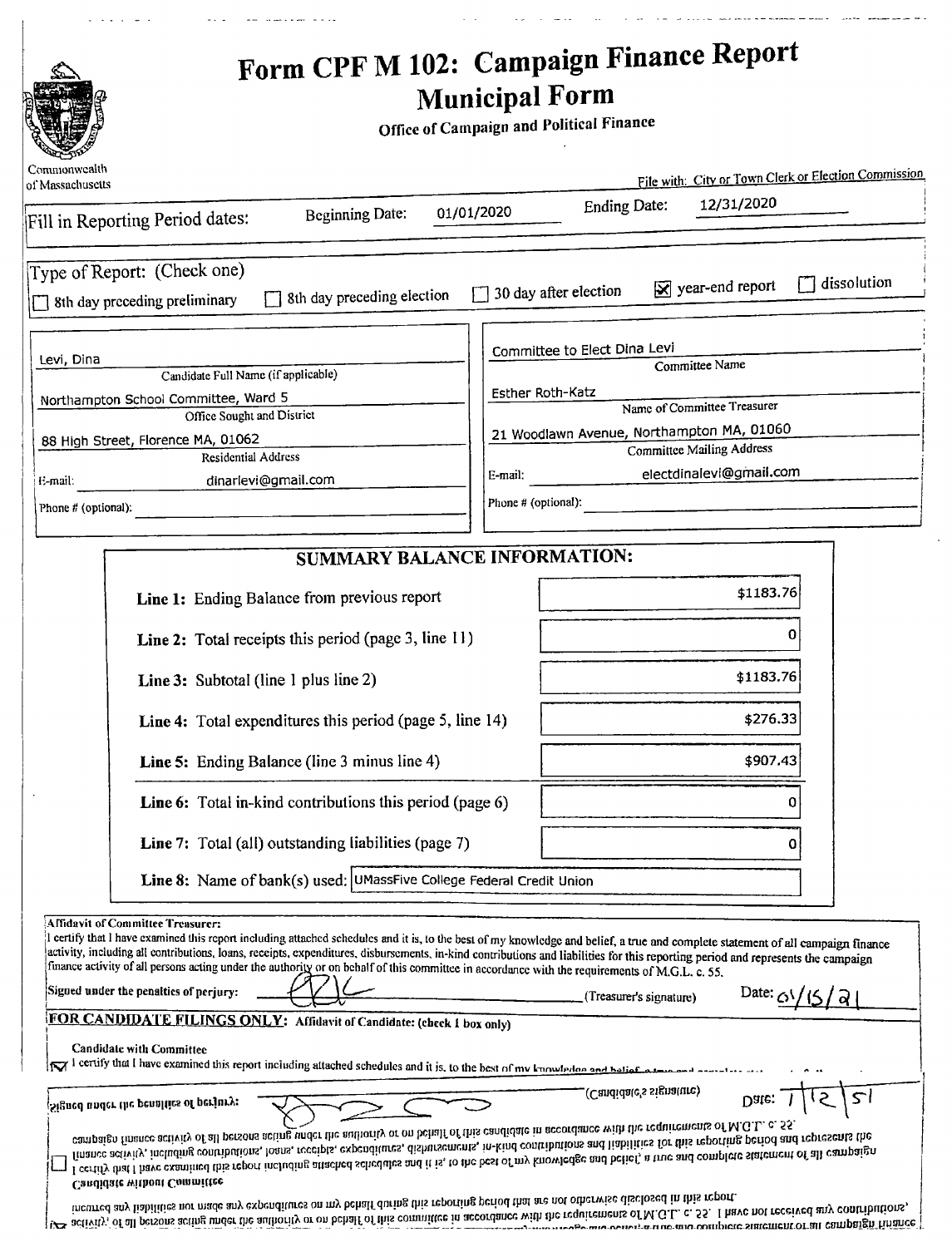# SCHEDULE A: RECEIPTS

M.G.L. c. 55 requires that the name and residential address be reported, in alphabetical order, for all receipts over \$50 in a calendar year. Committees must keep detailed accounts and records of all receipts, but need only itemize those receipts over \$50. In addition, the  $\tilde{C}$  occupation and employer must be reported for all persons who contribute \$200 or more in a calendar year.

A" Schedule A: Receipts" attachment is available to complete, print and attach to this report, if additional pages are required to

|                      | report all receipts. Please include your committee name and a page number on each pager,<br><b>Name and Residential Address</b><br>(alphabetical listing required) | Amount | Occupation & Employer<br>(for contributions of \$200 or more)                                                                                                                                       |
|----------------------|--------------------------------------------------------------------------------------------------------------------------------------------------------------------|--------|-----------------------------------------------------------------------------------------------------------------------------------------------------------------------------------------------------|
| <b>Date Received</b> |                                                                                                                                                                    |        |                                                                                                                                                                                                     |
|                      |                                                                                                                                                                    |        |                                                                                                                                                                                                     |
|                      |                                                                                                                                                                    |        |                                                                                                                                                                                                     |
|                      |                                                                                                                                                                    |        |                                                                                                                                                                                                     |
|                      |                                                                                                                                                                    |        |                                                                                                                                                                                                     |
|                      |                                                                                                                                                                    |        |                                                                                                                                                                                                     |
|                      |                                                                                                                                                                    |        |                                                                                                                                                                                                     |
|                      |                                                                                                                                                                    |        |                                                                                                                                                                                                     |
|                      |                                                                                                                                                                    |        |                                                                                                                                                                                                     |
|                      |                                                                                                                                                                    |        |                                                                                                                                                                                                     |
|                      |                                                                                                                                                                    |        |                                                                                                                                                                                                     |
|                      |                                                                                                                                                                    |        |                                                                                                                                                                                                     |
|                      |                                                                                                                                                                    |        |                                                                                                                                                                                                     |
|                      |                                                                                                                                                                    |        |                                                                                                                                                                                                     |
|                      |                                                                                                                                                                    |        |                                                                                                                                                                                                     |
|                      |                                                                                                                                                                    |        |                                                                                                                                                                                                     |
|                      |                                                                                                                                                                    |        |                                                                                                                                                                                                     |
|                      |                                                                                                                                                                    |        |                                                                                                                                                                                                     |
|                      |                                                                                                                                                                    |        |                                                                                                                                                                                                     |
|                      |                                                                                                                                                                    |        |                                                                                                                                                                                                     |
|                      |                                                                                                                                                                    |        |                                                                                                                                                                                                     |
|                      |                                                                                                                                                                    |        |                                                                                                                                                                                                     |
|                      |                                                                                                                                                                    |        |                                                                                                                                                                                                     |
|                      |                                                                                                                                                                    |        |                                                                                                                                                                                                     |
|                      |                                                                                                                                                                    |        |                                                                                                                                                                                                     |
|                      | Line 9: Total Receipts over \$50 (or listed above)                                                                                                                 | 0      |                                                                                                                                                                                                     |
|                      | Line 10: Total Receipts \$50 and under* (not listed above)                                                                                                         | 0      |                                                                                                                                                                                                     |
|                      | Line 11: TOTAL RECEIPTS IN THE PERIOD                                                                                                                              | 0      |                                                                                                                                                                                                     |
|                      |                                                                                                                                                                    |        | $\left  \leftarrow \right $<br>Enter on page 1, line 2<br>* If you have itemized receipts of \$50 and under, include them in line 9. Line 10 should include only those receipts not itemized above. |

1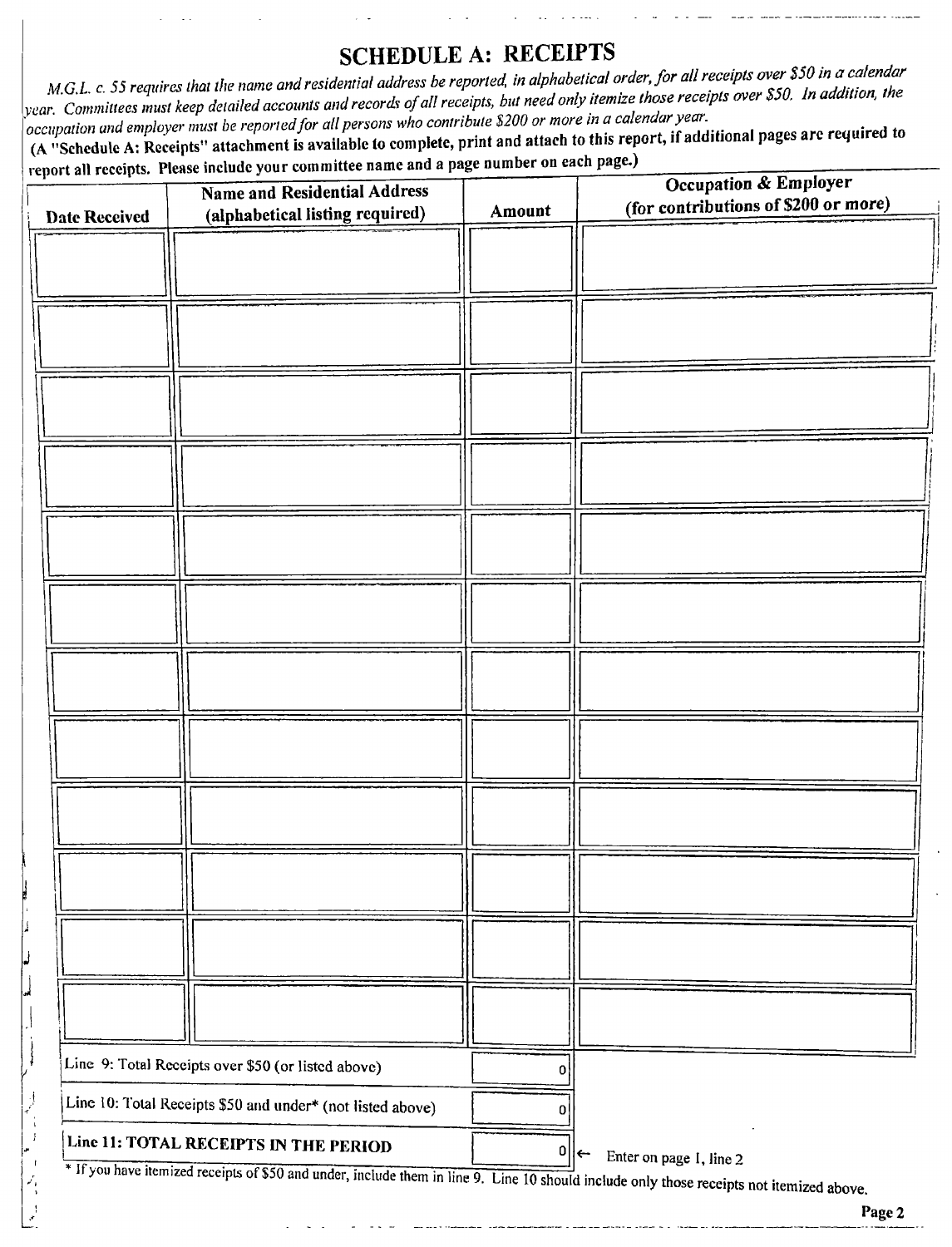|               | <b>SCHEDULE A: RECEIPTS (continued)</b>                                                                                                   |        |                                                               |
|---------------|-------------------------------------------------------------------------------------------------------------------------------------------|--------|---------------------------------------------------------------|
| Date Received | Name and Residential Address<br>(alphabetical listing required)                                                                           | Amount | Occupation & Employer<br>(for contributions of \$200 or more) |
|               |                                                                                                                                           |        |                                                               |
|               |                                                                                                                                           |        |                                                               |
|               |                                                                                                                                           |        |                                                               |
|               |                                                                                                                                           |        |                                                               |
|               |                                                                                                                                           |        |                                                               |
|               |                                                                                                                                           |        |                                                               |
|               |                                                                                                                                           |        |                                                               |
|               |                                                                                                                                           |        |                                                               |
|               |                                                                                                                                           |        |                                                               |
|               |                                                                                                                                           |        |                                                               |
|               |                                                                                                                                           |        |                                                               |
|               |                                                                                                                                           |        |                                                               |
|               |                                                                                                                                           |        |                                                               |
|               |                                                                                                                                           |        |                                                               |
|               |                                                                                                                                           |        |                                                               |
|               |                                                                                                                                           |        |                                                               |
|               |                                                                                                                                           |        |                                                               |
|               |                                                                                                                                           |        |                                                               |
|               |                                                                                                                                           |        |                                                               |
|               |                                                                                                                                           |        |                                                               |
|               |                                                                                                                                           |        |                                                               |
|               |                                                                                                                                           |        |                                                               |
|               | Line 9: Total Receipts over \$50 (or listed above)                                                                                        | O      |                                                               |
|               | Line 10: Total Receipts \$50 and under* (not listed above)                                                                                |        |                                                               |
|               | Line 11: TOTAL RECEIPTS IN THE PERIOD                                                                                                     | 0      |                                                               |
|               | * If you have itemized receipts of \$50 and under, include them in line 9. Line 10 should include only those receipts not itemized above. |        | $\left \leftarrow\right $ Enter on page 1, line 2             |

ŧ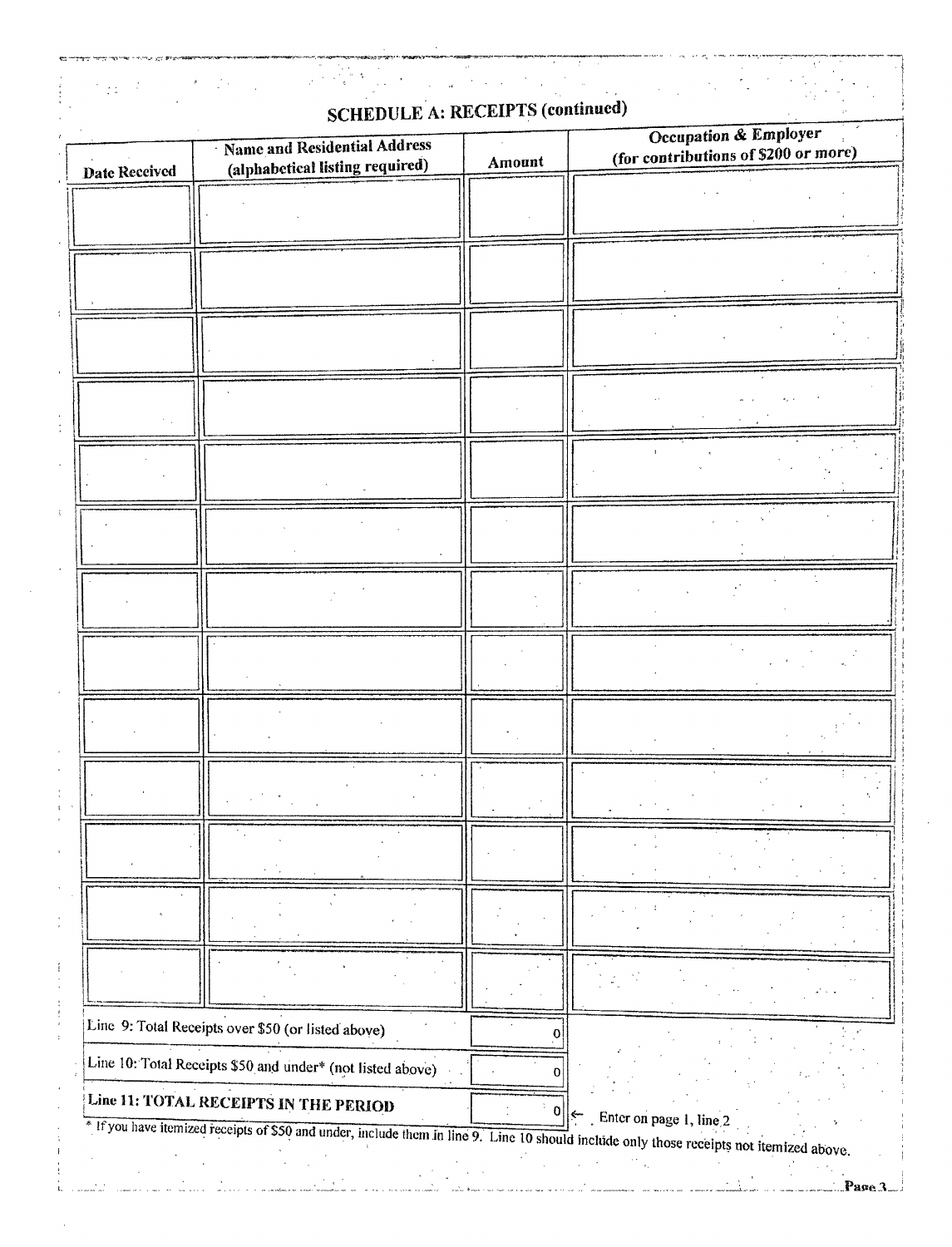SCHEDULE B: EXPENDITURES<br>M.G.L. c. 55 requires committees to list, in alphabetical order, all expenditures over \$50 in a reporting period. Committees must keep M.G.L. c. 55 requires committees to list, in alphabetical order, all expenditures over \$50 in a reporting period. Committees maded together,  $\theta$  detailed accounts and records of all expenditures, but need only it is stated to and under may he added to and the added to  $\theta$ 

from committee records, and reported on line 13.  $\overline{A}$  "Schedule B: Expenditures" attachment is available to complete, print and a name on each page.) report all expenditures. Please include your committee name and a page number on each page.)

| ************ | To Whom Paid<br>(alphabetical listing) | <b>Address</b>                                                                  | <b>Purpose of Expenditure</b>                                                                                                               | Amount       |
|--------------|----------------------------------------|---------------------------------------------------------------------------------|---------------------------------------------------------------------------------------------------------------------------------------------|--------------|
| Date Paid    | Wix.com                                | Wix.com                                                                         | Website Domain                                                                                                                              |              |
| 01/21/2020   |                                        |                                                                                 |                                                                                                                                             | 22.00        |
| 02/21/2020   | Wix.com                                | Wix.com                                                                         | Website Domain                                                                                                                              | 22.00        |
| 03/21/2020   | Wix.com                                | Wix.com                                                                         | <b>Website Domain</b>                                                                                                                       | 22.00        |
| 04/21/2020   | Wix.com                                | Wix.com                                                                         | <b>Website Domain</b>                                                                                                                       | 23.37        |
| 05/21/2020   | Wix.com                                | Wix.com ·                                                                       | <b>Website Domain</b>                                                                                                                       | 23.37        |
| 06/21/2020   | Wix.com                                | Wix.com                                                                         | Website Domain                                                                                                                              | 23.37<br>zá. |
| 07/21/2020   | Wix.com                                | Wix.com                                                                         | <b>Website Domain</b>                                                                                                                       | 23.37        |
| 08/21/2020   | Wix.com                                | Wix.com                                                                         | <b>Website Domain</b>                                                                                                                       | 23.37        |
| 09/21/2020   | Wix.com<br><b>Marine C</b>             | Wix.com                                                                         | <b>Website Domain</b>                                                                                                                       | 23.37        |
| 10/21/2020   | Wix.com                                | Wix.com                                                                         | Website Domain.                                                                                                                             | 23.37        |
| 11/21/2020   | Wix.com                                | Wix.com                                                                         | <b>Website Domain</b>                                                                                                                       | 23.37        |
| 12/21/2020   | Wix.com                                | Wix.com                                                                         | <b>Website Domain</b>                                                                                                                       | 23.37        |
|              |                                        | Line 12: Total Expenditures over \$50 (or listed above)                         | e git                                                                                                                                       | $-276.33$    |
|              |                                        |                                                                                 | Line 13: Total Expenditures \$50 and under* (not listed above)                                                                              | O            |
|              |                                        | Enter on page 1, line $4 \rightarrow$ Line 14: TOTAL EXPENDITURES IN THE PERIOD |                                                                                                                                             | 276.33       |
| above.       |                                        |                                                                                 | * If you have itemized expenditures of \$50 and under, include them in line 12. Line 13 should include only those expenditures not itemized | Page 4       |

<sup>1</sup>' .)

Ţ3.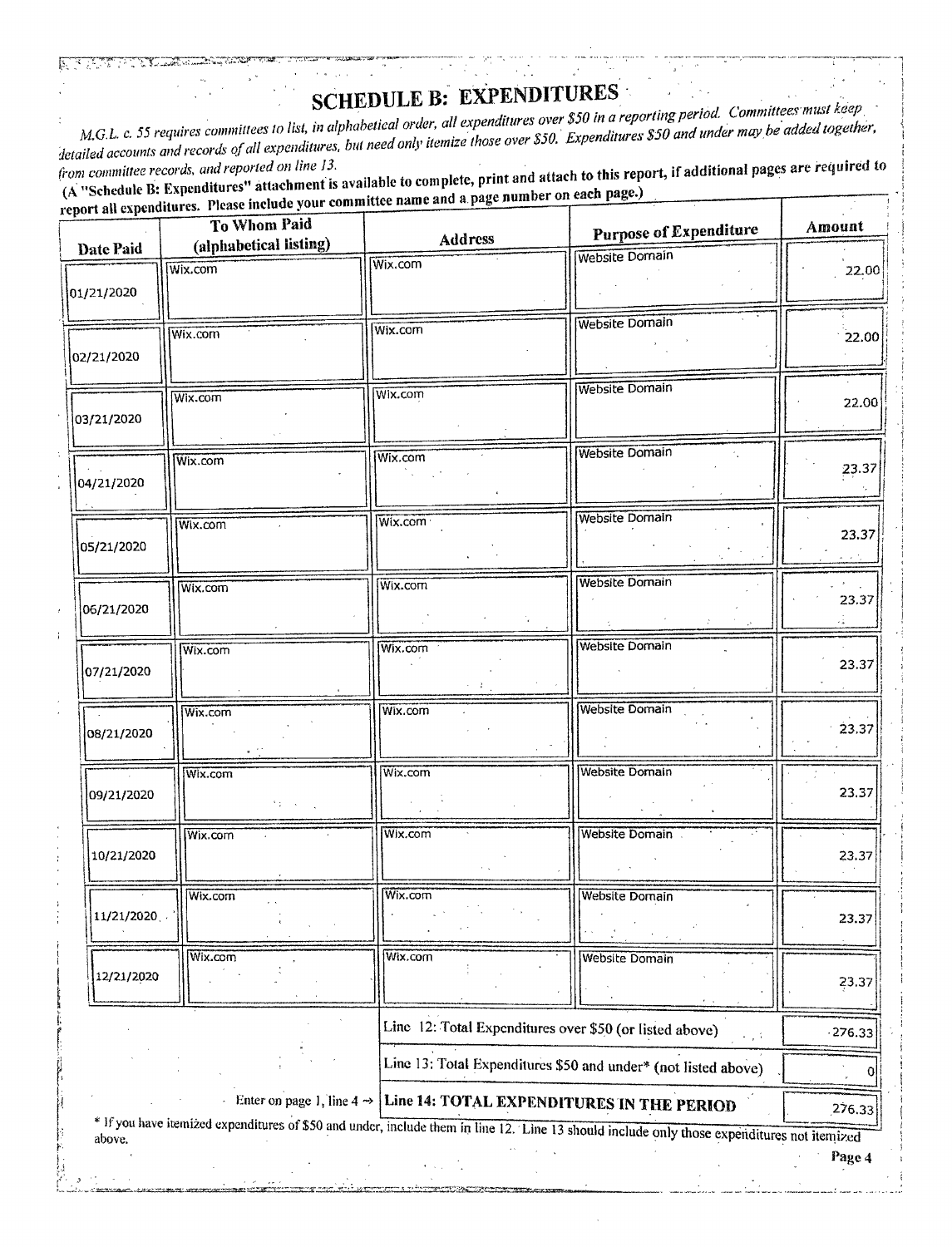|  | <b>SCHEDULE B: EXPENDITURES (continued)</b> |  |
|--|---------------------------------------------|--|

**PARTER** 

 $\hat{L}$ 

Ë

| Date Paid | To Whom Paid<br>(alphabetical listing)                                                                                                      | <b>Address</b>                                                                  | Purpose of Expenditure | Amount |
|-----------|---------------------------------------------------------------------------------------------------------------------------------------------|---------------------------------------------------------------------------------|------------------------|--------|
|           |                                                                                                                                             |                                                                                 |                        |        |
|           |                                                                                                                                             |                                                                                 |                        |        |
|           |                                                                                                                                             |                                                                                 |                        |        |
|           |                                                                                                                                             |                                                                                 |                        | ν,     |
|           |                                                                                                                                             |                                                                                 |                        |        |
|           |                                                                                                                                             |                                                                                 |                        |        |
|           |                                                                                                                                             |                                                                                 |                        |        |
|           |                                                                                                                                             |                                                                                 |                        |        |
|           |                                                                                                                                             |                                                                                 |                        |        |
|           |                                                                                                                                             |                                                                                 |                        |        |
|           |                                                                                                                                             |                                                                                 |                        |        |
|           |                                                                                                                                             |                                                                                 |                        |        |
|           |                                                                                                                                             | Line 12: Expenditures over \$50 (or listed above)                               |                        |        |
|           |                                                                                                                                             | Line 13: Expenditures \$50 and under* (not listed above)                        |                        | п      |
|           |                                                                                                                                             | Enter on page 1, line $4 \rightarrow$ Line 14: TOTAL EXPENDITURES IN THE PERIOD |                        |        |
| above.    | * If you have itemized expenditures of \$50 and under, include them in line 12. Line 13 should include only those expenditures not itemized |                                                                                 |                        | Page 5 |

ะ<br>การดูการทำงานทางทางทางทางการดูการสองสุขการทำงานการสองสุขการสองสุขการสองสุขการทำงานการสองสามารถสองสุขการสองสุขก<br>และเล่า โดยต่างกันคงทำงานการในสองสุขการในการในการในการในการทำงานการในสองสุขการและเล่าทำงานการในการในการใน

 $\alpha$ 

and and the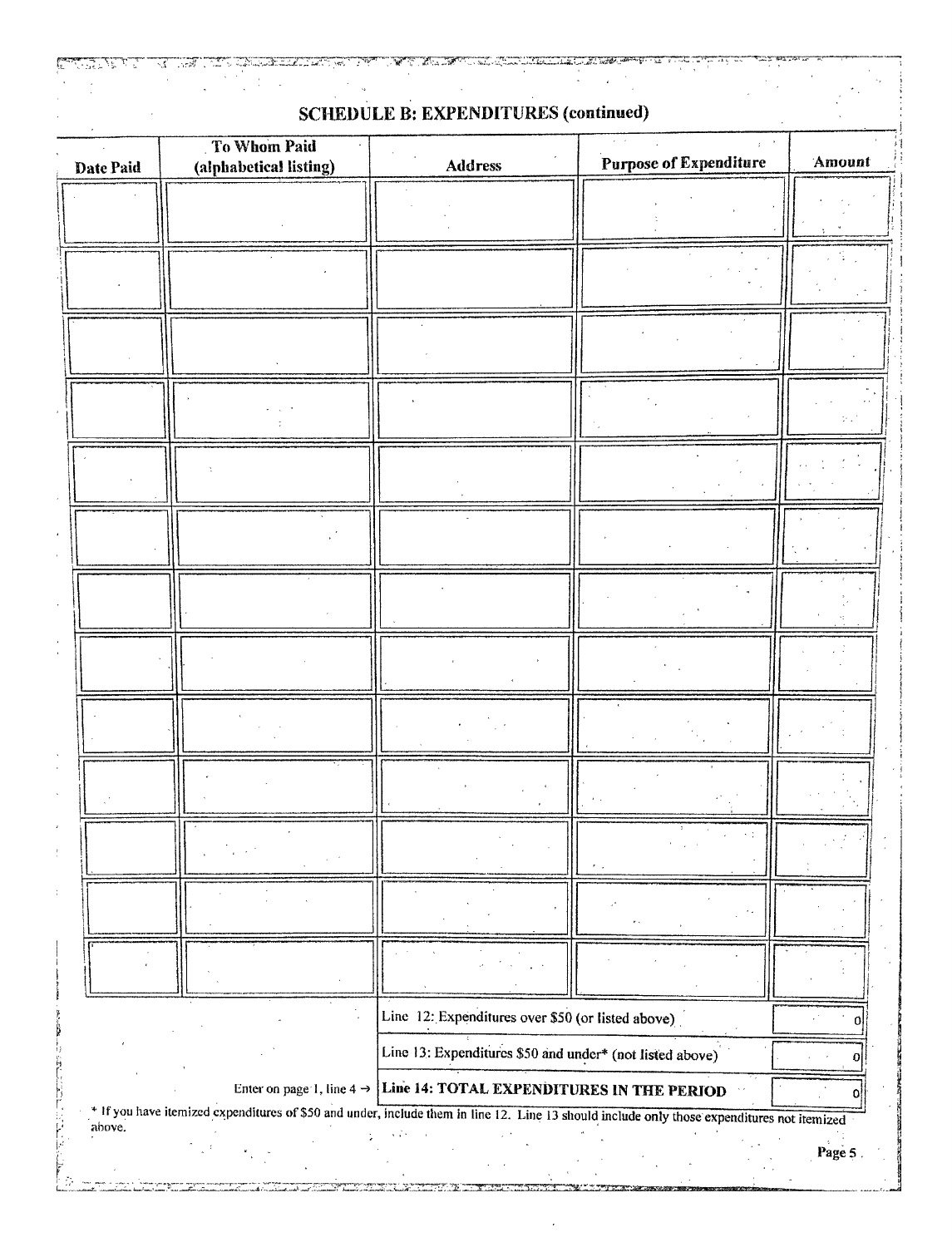# **SCHEDULE C: "IN-KIND" CONTRIBUTIONS**

 $\cdot$ 

بالمستوسين

ase itemize contributors who have made in-kind contributions of more than \$50. In-kind contributions \$50 and under may be led together from the committee's records and included in line 16 on page 1.

| ate Received | From Whom Received* | <b>Residential Address</b>                                                                                                                   | <b>Description of Contribution</b> | Value |
|--------------|---------------------|----------------------------------------------------------------------------------------------------------------------------------------------|------------------------------------|-------|
|              |                     |                                                                                                                                              |                                    |       |
|              |                     |                                                                                                                                              |                                    |       |
|              |                     |                                                                                                                                              |                                    |       |
|              |                     |                                                                                                                                              |                                    |       |
|              |                     |                                                                                                                                              |                                    |       |
|              |                     |                                                                                                                                              |                                    |       |
|              |                     |                                                                                                                                              |                                    |       |
|              |                     |                                                                                                                                              |                                    |       |
|              |                     |                                                                                                                                              |                                    |       |
|              |                     |                                                                                                                                              |                                    |       |
|              |                     |                                                                                                                                              |                                    |       |
|              |                     |                                                                                                                                              |                                    |       |
|              |                     | Line 15: In-Kind Contributions over \$50 (or listed above)                                                                                   |                                    |       |
|              |                     | Line 16: In-Kind Contributions \$50 & under (not listed above)<br>Enter on page 1, line $6 \rightarrow$ Line 17: TOTAL IN-KIND CONTRIBUTIONS |                                    |       |